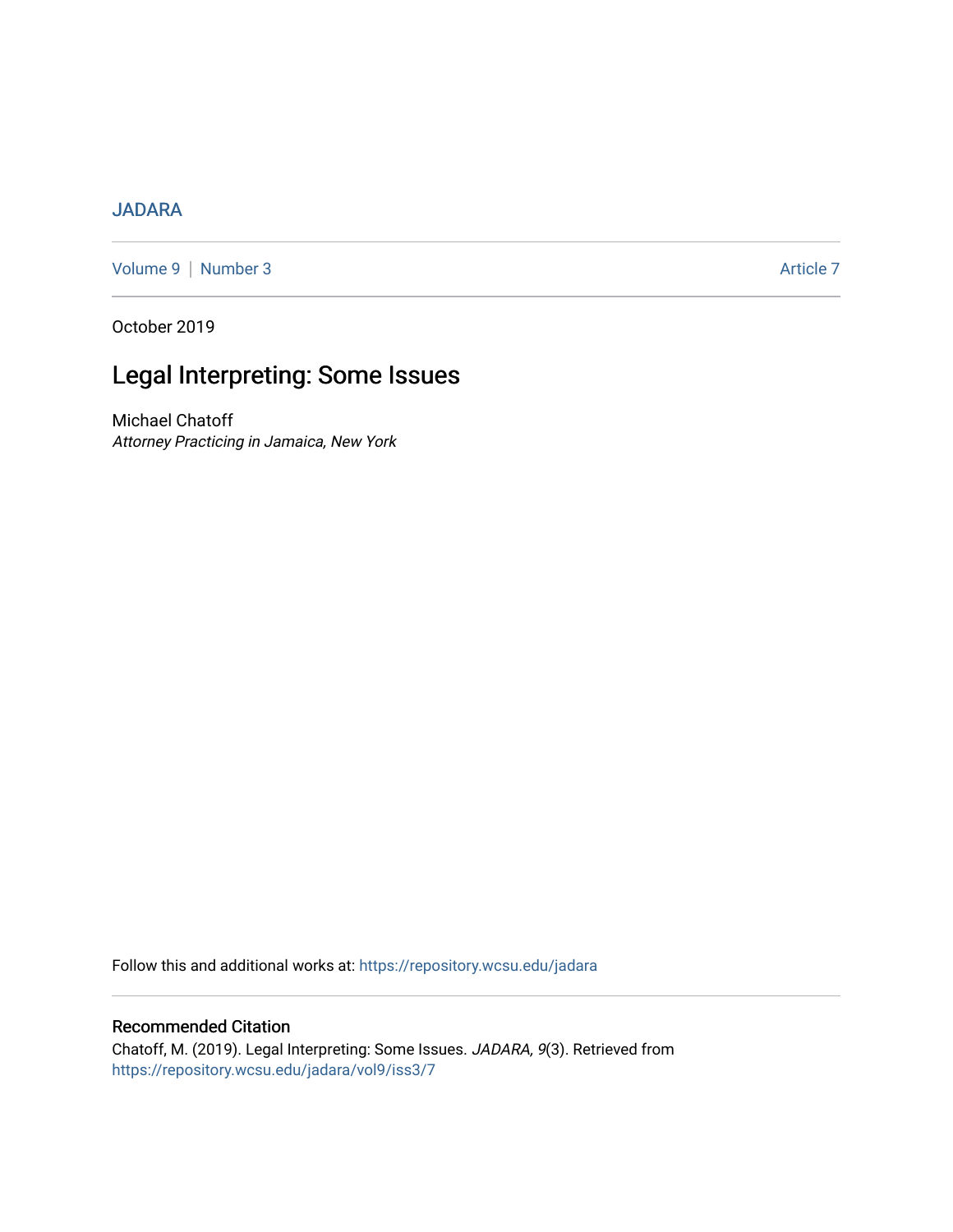## LEGAL INTERPRETING: SOME ISSUES

### Michael Chatoff

Almost 200 years ago, Thomas Jefferson said: "Equal and exact justice to all men . . . These principles form the bright constellation which has gone before us and guided our steps through an age of revolution and reforma tion." This country has taken great strides to guarantee that equal justice is assured to all individuals  $-$  but much remains to be done. Legally, deaf individuals are among the truly disenfranchised. It is axiomatic that one who cannot hear, cannot understand legal proceedings. Lipreading is a very imprecise science — even in an ideal situation an adept lipreader can under stand no more than 40 to 50 percent of words spoken on the lips, but a court room proceeding is far from an ideal situation — different people speak in rapid succession so that a person attempting to read the speakers' lips must swivel his head as if he were at a tennis match. Further, the tone of some communications can be gleaned from the gestures of the speaker, but fre quently a deaf individual will find it difficult to determine who the speaker is at any one time. Also, it should be noted that many deaf individuals have little or no usable speech — because the development of speech requires that an individual hear his own voice as well as the voices of others.

Clearly, in a criminal proceeding, a deaf individual cannot confront (in the Constitutional sense) the witnesses against him, or consult with or assist counsel — unless his deafness is compensated for in some way. An inter preter should be appointed for him as a matter of right. A qualified inter preter can interpret the proceedings into sign language (not all deaf individuals in this country know sign language, because most schools for the deaf and many educators of the deaf are opposed to teaching deaf students any form of

Mr. Chatoff is an attorney practicing in Jamaica, New York.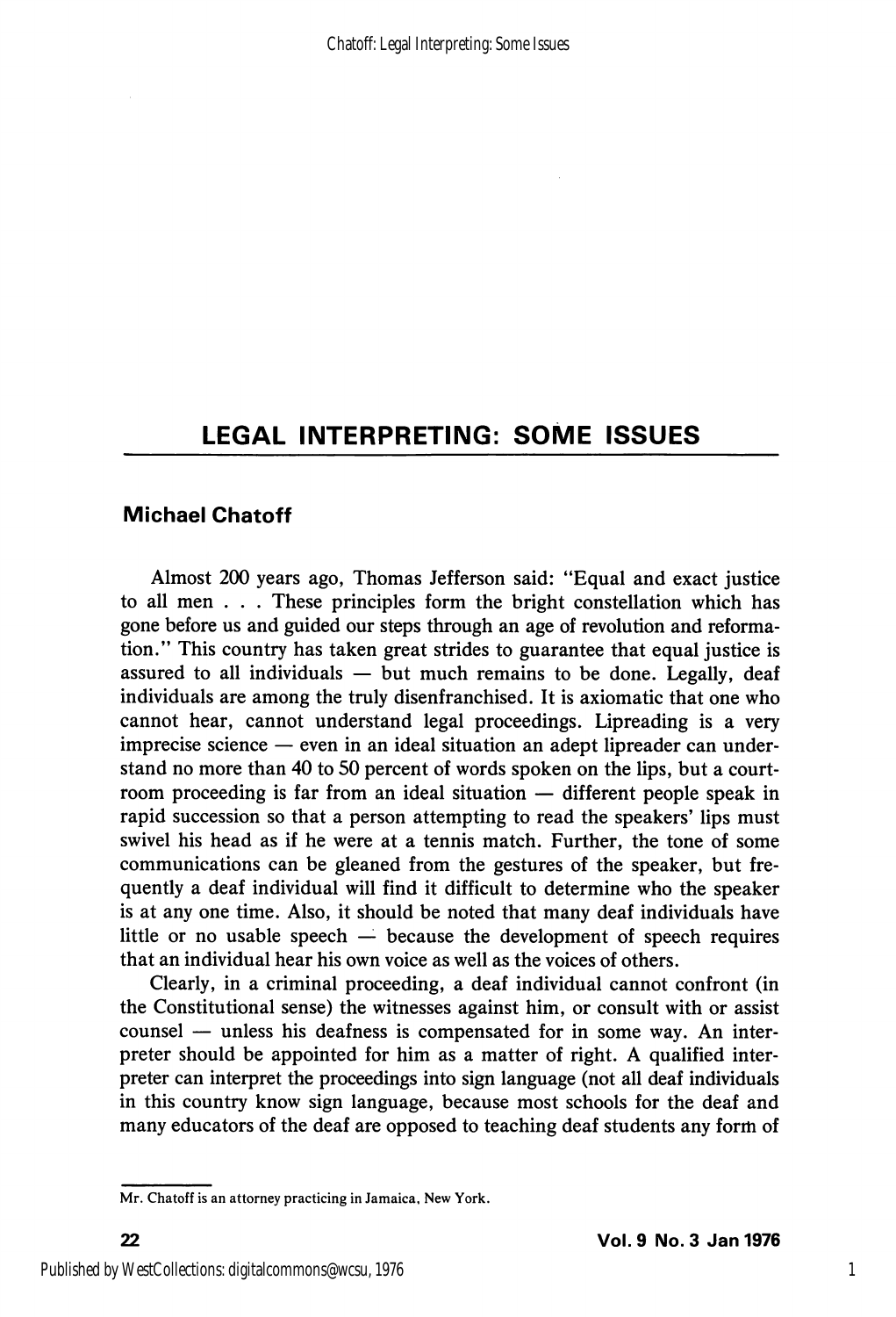#### LEGAL INTERPRETING: SOME ISSUES

manual communication), transcribe them, or use any other technique designed to convey the meaning of the proceedings to the deaf individual and to convey the testimony of the deaf individual to the court. True, the simul taneous transcription of the proceedings will slow the legal process, but the alternative will be to deny the defendant, solely because of his deafness, the Constitutional rights that are his due. It would be ludicrous for the Federal Government or a State Government to place in jeopardy the life, liberty, or property of a deaf individual and then to deny that individual the right to defend himself, solely because of a physical disability that can be compensated for.

In a far-sighted opinion fifty years ago, a State judge noted the problems of a deaf defendant in a criminal proceeding: "In the absence of an inter preter it would be a physical impossibility for the accused, a deaf-mute, to know or to understand the nature and cause of the accusation against him, and, as here, he could only stand by helplessly, take his medicine, or what ever may be coming to him, without knowing or understanding, and all this in the teeth of the mandatory constitutional rights which apply to an unfor tunate deaf-mute, just as it (sic) does to every person accused of a violation of the criminal law . . . Mere confrontation would be useless . . . bordering upon the farcical, if the accused could not hear or understand the testimony" (Terry v. State, 21 Ala. App. 100,105 So.2d 386 1925).

To date, more than twenty States\* have enacted laws providing for the appointment of an interpreter for a deaf defendant in a criminal proceeding. Although those laws represent a substantial beginning, the Federal Govern ment and more than half of the States have no statutory provisions to protect the rights of a deaf defendant. Further, not one of the existing State statutes is even arguably adequate, for one or more of the following reasons. They:

- 1. Provide for the translation of the proceedings into sign language only (thereby denying a deaf individual who does not know sign language his Constitutional rights, for that reason alone);
- 2. Require a deaf individual to request affirmatively the assistance of an interpreter (an unlikely occurrence inasmuch as most deaf individuals are unfamiliar with the law);
- 3. Fail to provide for the appointment of an interpreter at critical stages in the criminal processes that precede trial, i.e., arraignment, line-up (essential steps at which accused individuals are supposed to be accorded all Constitutional rights);

Vol. 9 No. 3 Jan 1976 23

٦

2

<sup>♦</sup>Alabama, Arkansas, California, Florida, Illinois, Louisiana, Maryland, Massachusetts, Michigan, Minnesota, Missouri, New Jersey, New York, North Carolina, Oklahoma, Rhode Island, Texas, Virginia, Washington, West Virginia, and Wisconsin.